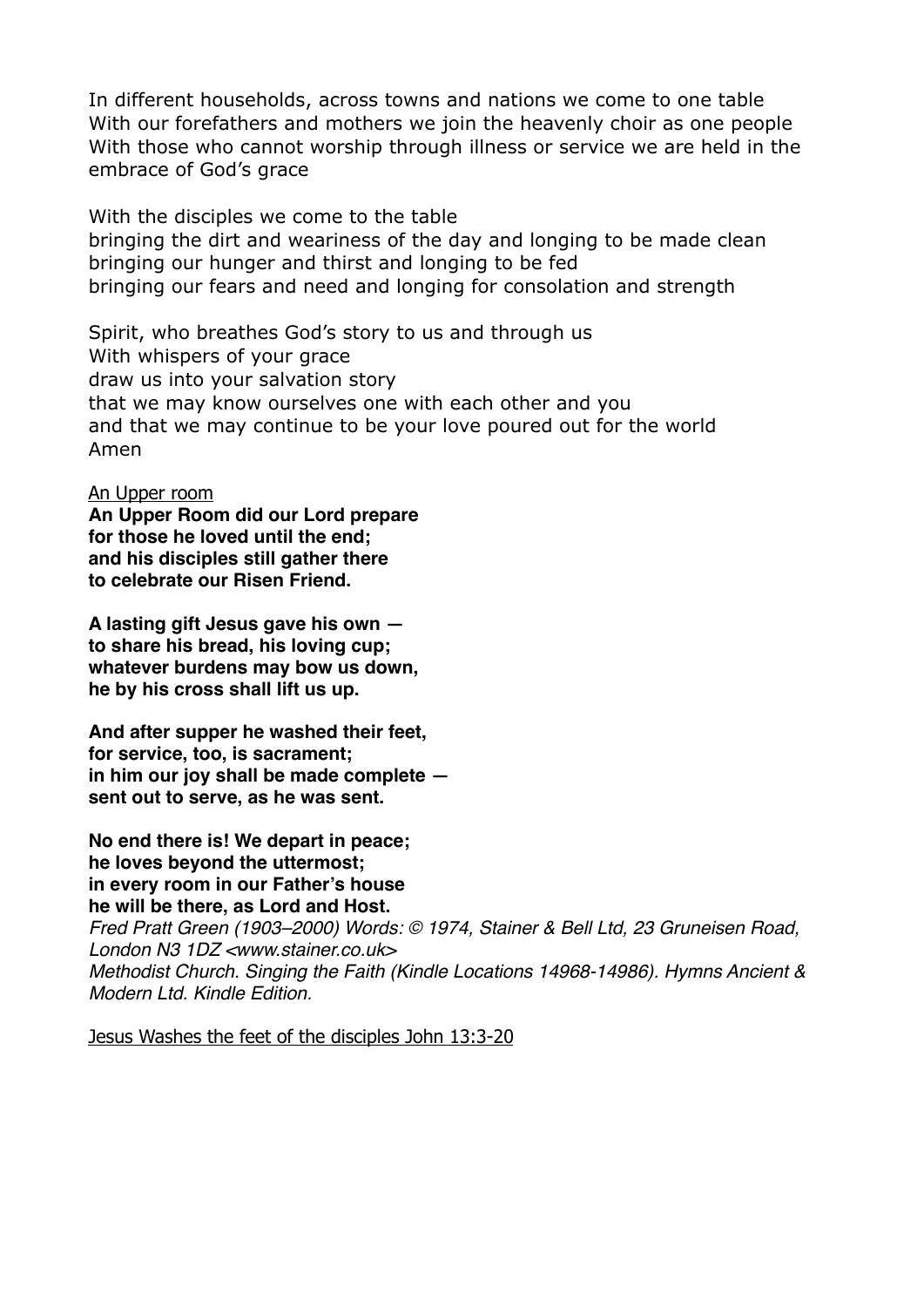Mary's thoughts Another meal after the excitement palms waving shouts of the kingdom we sit subdued wondering what's to come the jokes had dried up appetites gone a funeral feast

Jesus stripped embarrassment flared jumping from eye to eye until no one's eyes met the floor all we saw what was he doing? we heard water poured a gasp as he knelt washed

I cringed back into the corner hoping he wouldn't notice me that only the men would receive his attention remembering my touch on his feet cleansing healing thanking

- all wanted to object to stop him to take his place but words failed breath stopped frozen stuck waiting
- a shout "You can't!" Peter's indignation tearing the air sending shock waves voicing all our thoughts wording all our feelings

"I must" no less shaking or shocking

And so he knelt the water in the bowl transforming from clear to murky muck from the day merged in muddy mess No one excluded Andrew and Peter John and Judas All that weighed us down washed away by his love

## **Meditation**

.

What does it mean to celebrate this feast when we are apart? I must admit I've spent days wondering about this service, first not even wanting to start, then starting but scrapping it almost immediately, feeling it might be an impossible task.

## Then I began to look at the story again

In John's Gospel we get very little detail of the meal itself. No talk about bread and wine, body and blood. Instead we get a different act of grace and communion. Jesus shows God's self emptying love by removing all his garments, stripped bare in an act that foreshadows the cross, he washes the muck off his disciples' feet. Bear in mind that this is no symbolic washing of feet already clean but an act of true cleaning of the muck and filth that had gathered from walking on streets where the other traffic was made up of livestock, horses, donkeys. I'll leave the state of those feet to your imagination!

As I read the story of Jesus cleaning the disciples' feet, all the disciples' feet including those who would betray or deny him, I think of other stories I have read today: the student doctor attempting to change a catheter and becoming covered with its contents, consultants learning how to turn over patients to help them breathe, bus drivers becoming infected as they continue to transport people

I thought also of the endless messages to wash our hands.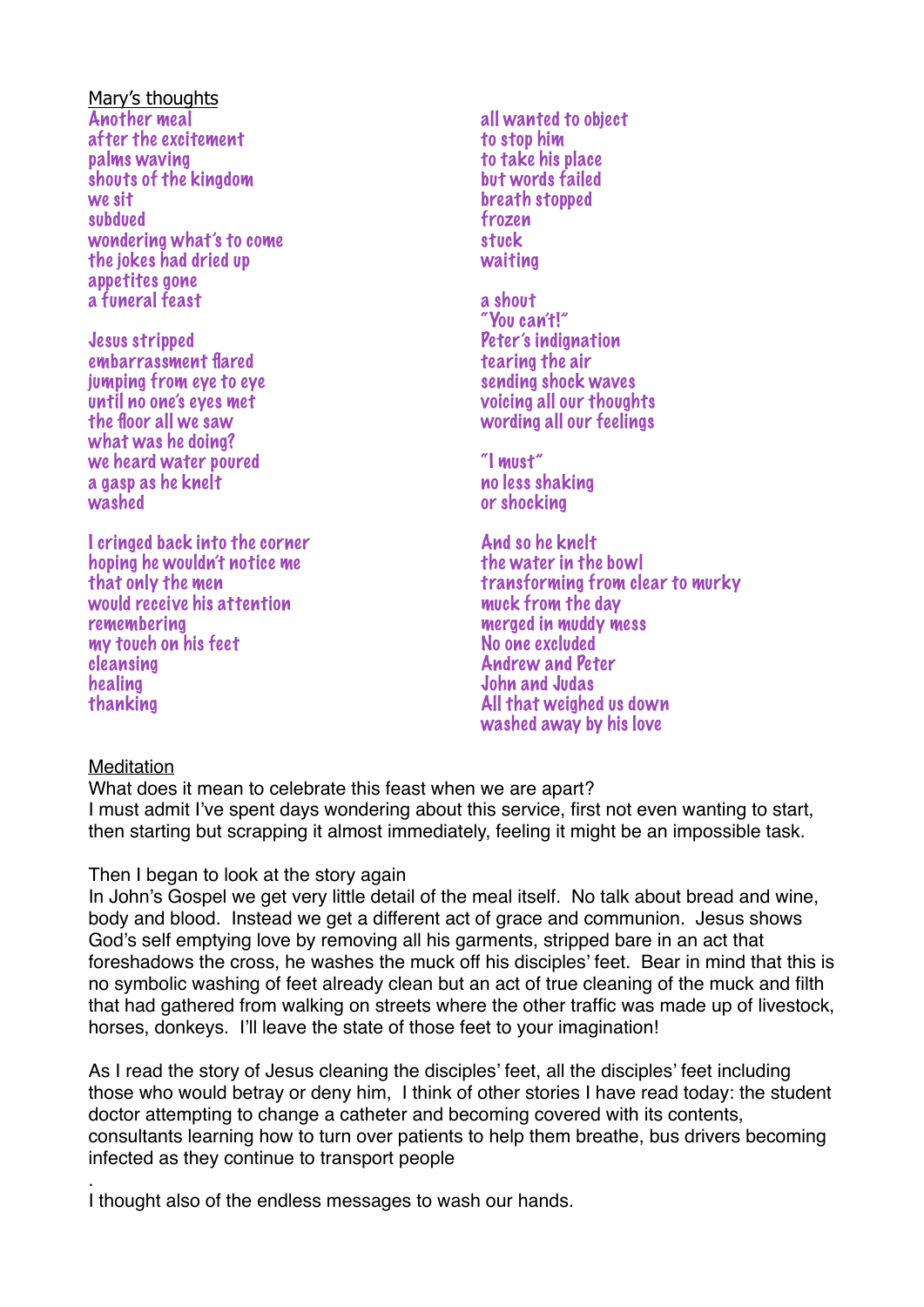How would it be if every time we washed our hands it became an act of prayer? If we recognised God with us in that simple act bringing cleansing, lifting our burdens? If we used it to let go of all those unnecessary things which we cling to so tightly? If we used it as a time to think of the needs of the world for healing and to hold those needs before God?

As I thought of that meal told of so vividly in the other Gospels and in passing in John, that meal where all gathered together and were fed and empowered, where Judas shared a dish with Jesus and received no less than the others, I thought also of the shared meals of these strange times: of restaurants delivering meals to hospitals for tired staff of Foodbanks and their volunteers of meals shared on the internet and recipes shared on WhatsApp of all those learning how to bake and how it feeds body and soul

And I wondered how we could make every meal a communion savouring each mouthful and giving thanks realising the grace of God in all we receive remembering God's love poured out for us being reminded of those whose need is great

- of the children who are hungry and the parents who go without so their children can eat
- of the households where abuse makes meal times and all times ones of fear and pain

- and so many more

And then I began to wonder what it is to love as Jesus loved us in this time. For many of us that love shown by Jesus can be best shown by staying home in doing so we prevent others from being infected and if you're an activist that can be hard. We feel the urge to get out and do something. We don't want to sit and wait. But as the story of God's love continues that's exactly what the disciples must do also. They watch helplessly as Jesus is taken to his death.

## The Bowl and the Towel  **In an upstairs room, a parable Is just about to come alive.**

**And while they bicker about who's best, With a painful glance, He'll silently rise. Their Saviour Servant must show them how Through the will of the water And the tenderness of the towel.** 

**And the call is to community, The impoverished power that sets the soul free. In humility, to take the vow, That day after day we must take up** 

**the basin and the towel.** 

**In any ordinary place, On any ordinary day,** 

**The parable can live again When one will kneel and one will yield. Our Saviour Servant must show us how Through the will of the water And the tenderness of the towel.** 

**And the space between ourselves sometimes Is more than the distance between the stars. By the fragile bridge of the Servant's bow We take up the basin and the towel.** 

**And the call is to community, The impoverished power that sets the soul free.** 

**In humility, to take the vow,** 

**That day after day we must take up the basin and the towel.**